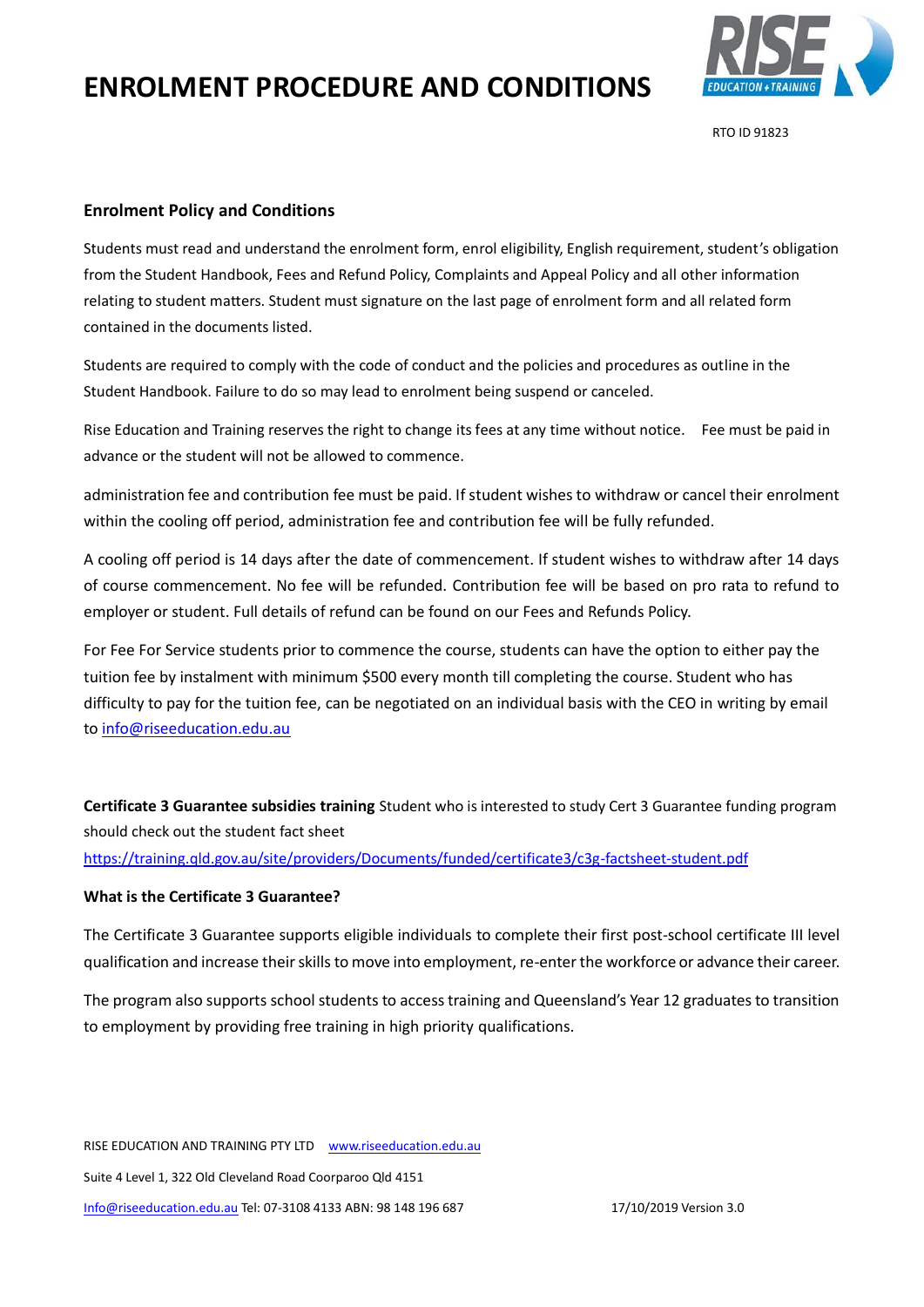

### **What qualifications are subsidised?**

Under the Certificate 3 Guarantee, the Queensland Government provides a subsidy for a range of certificate III level vocational qualifications.

Foundation skills training and lower-level vocational qualifications may also be subsidised in certain circumstances.

### **Are you eligible to participate?**

The program is open to any Queensland resident aged 15 years or over who is no longer at school (with the exception of VET in Schools students) and is an Australian or New Zealand citizen or Australian permanent resident (including humanitarian entrants), or a temporary resident with the necessary visa and work permits on the pathway to permanent residency.

Prospective students must not have or be enrolled in a certificate III level or higher qualification, not including qualifications completed at school and foundations skills training.

# **Do you need to contribute to the cost of training?**

Given the benefits that training provides to individuals, students undertaking certificate III level training and non-concessional students undertaking lower-level vocational training are required to contribute to the costs of their training through a co-contribution fee.

The amount of your out-of-pocket expense will vary depending on the course you undertake and the training provider you choose.

The fee may be paid on your behalf by an employer or another third party, but cannot be paid or waived by the training provider or any organisation related to the training provider unless approved by the Department of Employment Small Business and Training.

The Queensland Government covers the full cost of training through the Certificate 3 Guarantee for high priority qualifications as part of free tafe for Year 12 graduates.

# **Certificate 3 Guarantee Funding Eligibility**

• If you are eligible for Certificate 3 Guarantee funding subsidies training you will no longer be eligible for a subsidized training place under the Certificate 3 Guarantee Program once you complete a Certificate level III Qualification.

**Higher Level Skills subsidies training** Student who is interested to study Higher Level Skills funding program should

RISE EDUCATION AND TRAINING PTY LTD www.riseeducation.edu.au

Suite 4 Level 1, 322 Old Cleveland Road Coorparoo Qld 4151

[Info@riseeducation.edu.au](mailto:Info@riseeducation.edu.au) Tel: 07-3108 4133 ABN: 98 148 196 687 17/10/2019 Version 3.0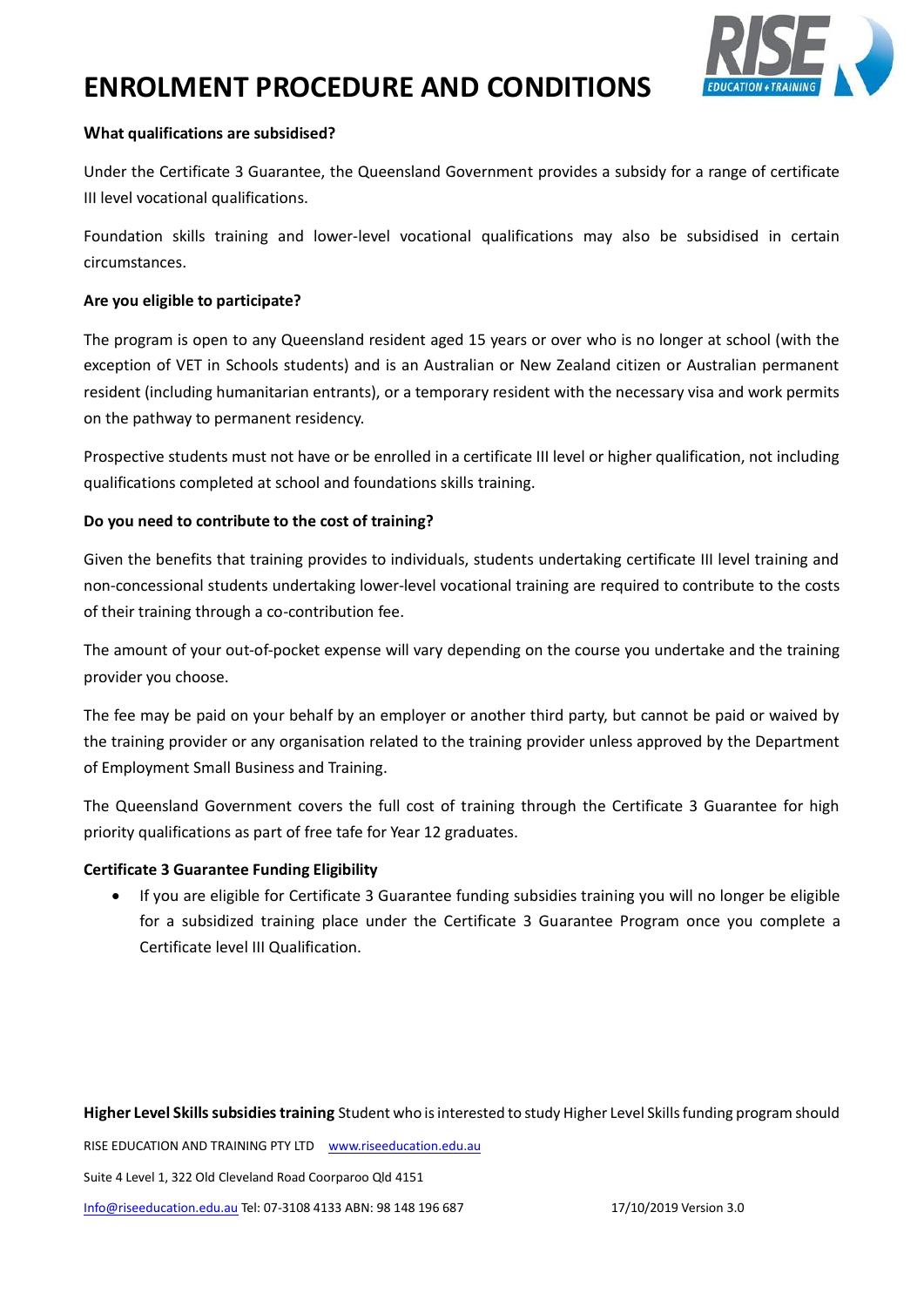

check out the student fact sheet

### <https://training.qld.gov.au/site/providers/Documents/funded/hls-student-factsheet.pdf>

#### **What is Higher Level Skills?**

The Higher Level Skills program aims to assist individuals to gain the higher-level skills required to secure employment or career advancement in a priority industry, or to transition to university to further their studies.

#### **Are you eligible to participate?**

This program is open to any Queensland resident aged 15 years or over, who is no longer at school and is an Australian or New Zealand citizen, or Australian permanent resident (including humanitarian entrants), or a temporary resident with the necessary visa and work permits on the pathway to permanent residency.

Prospective students must not have or be enrolled in a certificate IV or higher-level qualification, not including qualifications completed at school and foundations skills training.

#### **Do you contribute to training costs?**

Given the increased benefits that you can gain from higher-level training, you are required to contribute to the cost of your training through a co-contribution fee, payable to the training provider.

The fee amount varies depending upon the course you undertake and the training provider you choose.

The fee may be paid on your behalf by an employer or another third party but cannot be paid or waived by the training provider or any organisation related to the training provider unless approved by DESBT.

#### **Higher Level Skills Funding Eligibility**

• If you are eligible for Higher Level Skills funding subsidies training you will no longer be eligible for a subsidized training place under the HigherLevel Skills Program once you complete a Diploma level Qualification.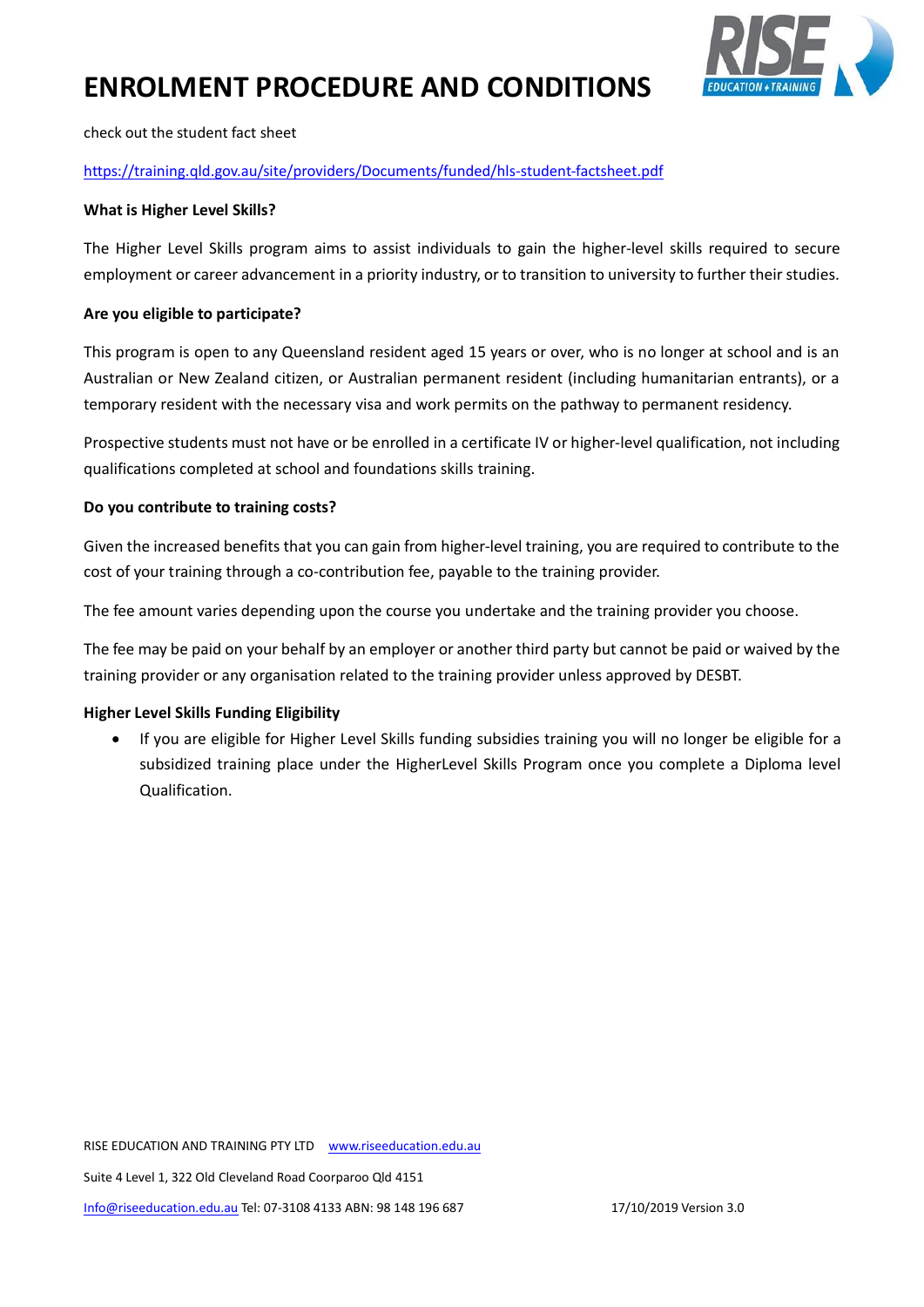

### **Enrolment Procedures**

Student put an inquiry to study the course, Administration Officer will check student's eligibility from AISS DET Connect with student name and date of birth to check student's studied record prior enrolment.

Student can choose to download the enrolment form from the websit[e www.riseeducation.edu.au](http://www.riseeducation.edu.au/) or get a hard copy from the Administration Officer in the office

Student put an inquiry to study the course, Administration Officer will check student's eligibility from AISS DET Connect with student name and date of birth to check student's studied record prior enrolment.

Complete the enrolment form and submit to the office. Student must present eligibility identification to Administration Officer for checking and verification.

Credit Transfer and RPL student will need to present original copies of certificate, academic transcripts, statement of attainment, work experience documents and any others relevant document for Administration Office to check and verification before submitting to head trainer.

Student will be given Language Literacy and Numeracy Test (LLN) and eligibility form. Student will be interviewed by the head of trainer to decide student's English language skills and eligibility and make decision on the student's enrolment.

RISE EDUCATION AND TRAINING PTY LTD www.riseeducation.edu.au

Suite 4 Level 1, 322 Old Cleveland Road Coorparoo Qld 4151

[Info@riseeducation.edu.au](mailto:Info@riseeducation.edu.au) Tel: 07-3108 4133 ABN: 98 148 196 687 17/10/2019 Version 3.0